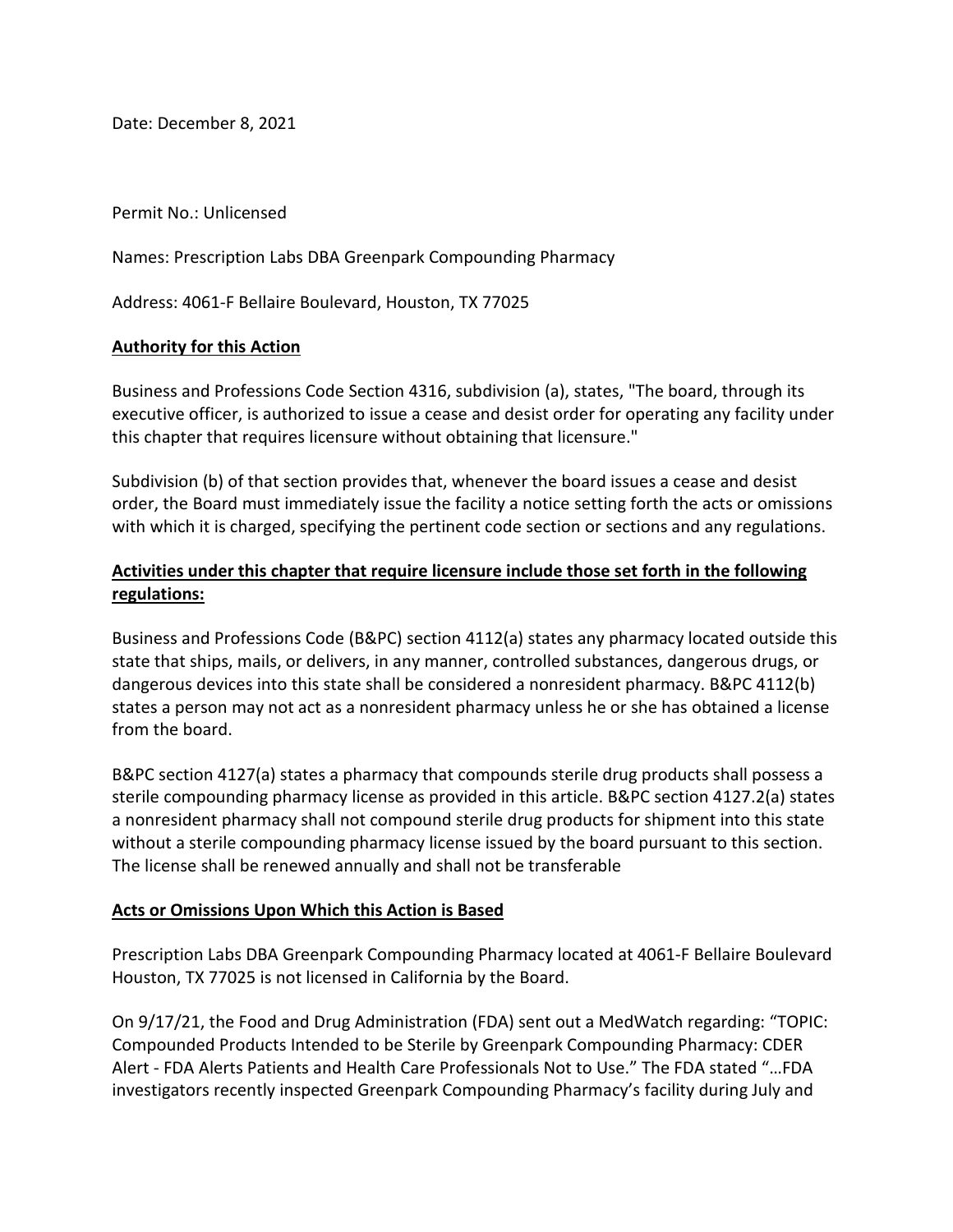August 2021 and observed conditions which could cause the compounded drugs to be contaminated or otherwise pose risks to patients.

 Compounding Pharmacy expand its recall to all unexpired compounded drugs intended to be sterile and stop sterile production until it implements adequate corrective actions. To date, the company has refused to recall all unexpired compounded drug products intended to be sterile On August 18 and August 31, 2021, the compounder initiated a recall of several lots of a compounded ophthalmic drug. On September 2, 2021, FDA recommended Greenpark or to cease compounding of all sterile drugs.

Patients who have received compounded drugs produced by Greenpark Compounding Pharmacy and have concerns should contact their health care professional."

On 9/30/21, the FDA updated the MedWatch alert to include animal products.

 Compounding Pharmacy shipped, mailed, or delivered, in any manner of controlled substances and dangerous drugs into California. Records show this unlicensed activity took place from on approximately 52 prescriptions for compound sterile drug products. On or about 11/23/21, the Board received recording showing Prescription Labs DBA Greenpark or about 9/20/19 to on or about 9/16/21 for approximately 61 prescriptions. Additionally, records showed compounding of sterile drug products for shipment into California. Records show this unlicensed activity took place from on or about 9/20/19 to on or about 9/16/21 for at

 Prescription Labs DBA Greenpark Compounding Pharmacy required a license issued by the California Board of Pharmacy under B&PC 4112(b) before doing business as a nonresident pharmacy and under B&PC 4127.2(a) before doing business as a nonresident sterile compounding pharmacy.

 As of 12/1/21, three request records (one verbal and two in writing) have been made to however, Pharmacist Hughes has been unwilling to provide any records. Pharmacist Kenneth Hughes of Prescription Labs DBA Greenpark Compounding Pharmacy;

# <u>Order</u>

On the basis of the foregoing, the Board, through its Executive Officer, therefore ORDERS:

 pharmacy, shall cease and desist practicing any activity under this chapter that requires andshipping, mailing, or delivering, in any manner, controlled substances and dangerous drugs Effective immediately, Prescription Labs DBA Greenpark Compounding Pharmacy, an unlicensed nonresident pharmacy and an unlicensed nonresident sterile compounding licensure, including compounding sterile drug products for shipment into California, into California.